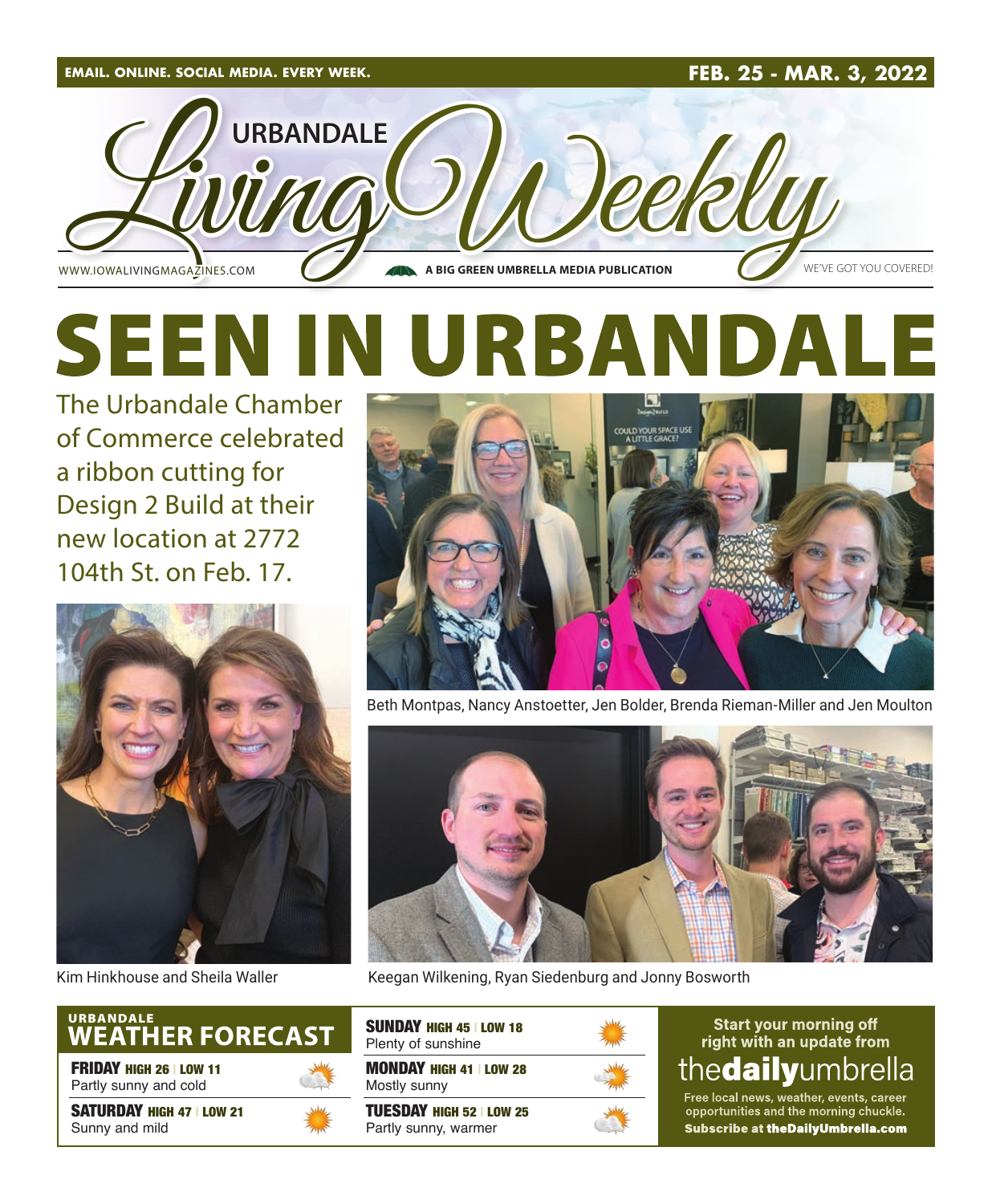#### FROM THE PUBLISHER

# HELP ME, EARL TUPPER

Earl Tupper likely never imagined the frustrating matching game that occurs in American homes after meals. When he created his plastic storage containers with airtight seals 75 years ago, he must have thought that he revolutionized leftover food storage. And he did, if you can find the lids to those containers.

Somewhere between the time when we purchase Tupperware and when I need to use them, either the lid or the container plays an incredible game of hide and seek. Where do they go? And without their partner? I don't understand how this happens. The lids seem to be the main culprit, at least in our home. We have dozens of containers and, theoretically, we should have dozens of matching lids. Not so. But we can't throw them away quite yet, because in some Houdini-inspired way, they sometimes reappear. I don't get it.

I dread opening the cupboard from hell where the Tupperware is

stored. I especially abhor the 2-ounce container, which Jolene says is essential for taking salad



dressing to work,

that tumbles out each time I open the door.

Every so often, we partake in a Tupperware purge. And thank goodness. My obsessivecompulsive behaviors are then in check, at least for a week or two.

I once bought a knock-off brand of storage containers with the lids attached. Ingenious, I thought. Jolene hated them, as she said they did not stack well. They not-somysteriously disappeared.

I know I am not alone with this Tupperware match-up frustration, as a simple online search for how to store Tupperware lids and containers shows a month's worth of reading on how to improve this process. I have tried many of the suggestions. Putting the lids sideways in one of the larger

containers seemed like a good plan, but I feel like a toddler trying to put the round peg in the square hole after I fail at matching attempt No. 6. Meanwhile, the lids still disappear, and I am fully convinced that they are in the attic with my single socks, all laughing at me.

Earl Tupper died in 1983, but I have faith that he is still with us in an Obi-Wan Kenobi type of way. The Tupperware website says the company is driven by the desire to help save time, money, space, food and energy for people around the world. Now if they could just somehow assist me in finding the lids. Help me, Earl Tupper, you are my only hope.

Have a great week, and thanks for reading.

#### **Shane Goodman**

President and Publisher



Big Green Umbrella Media shane@dmcityview.com 515-953-4822, ext. 305

**URBANDALE** eekly

**A publication of Big Green Umbrella Media, Inc. Address:** 8101 Birchwood Court, Suite, D, Johnston, IA 50131 **Website:** [www.iowalivingmagazines.com](http://www.iowalivingmagazines.com)



**News contact** Tammy Pearson 515-953-4822, ext. 302 [tammy@iowalivingmagazines.com](mailto:tammy@iowalivingmagazines.com)

**Advertising contact** Jolene Goodman 515-326-0082 jolene@iowalivingmagazines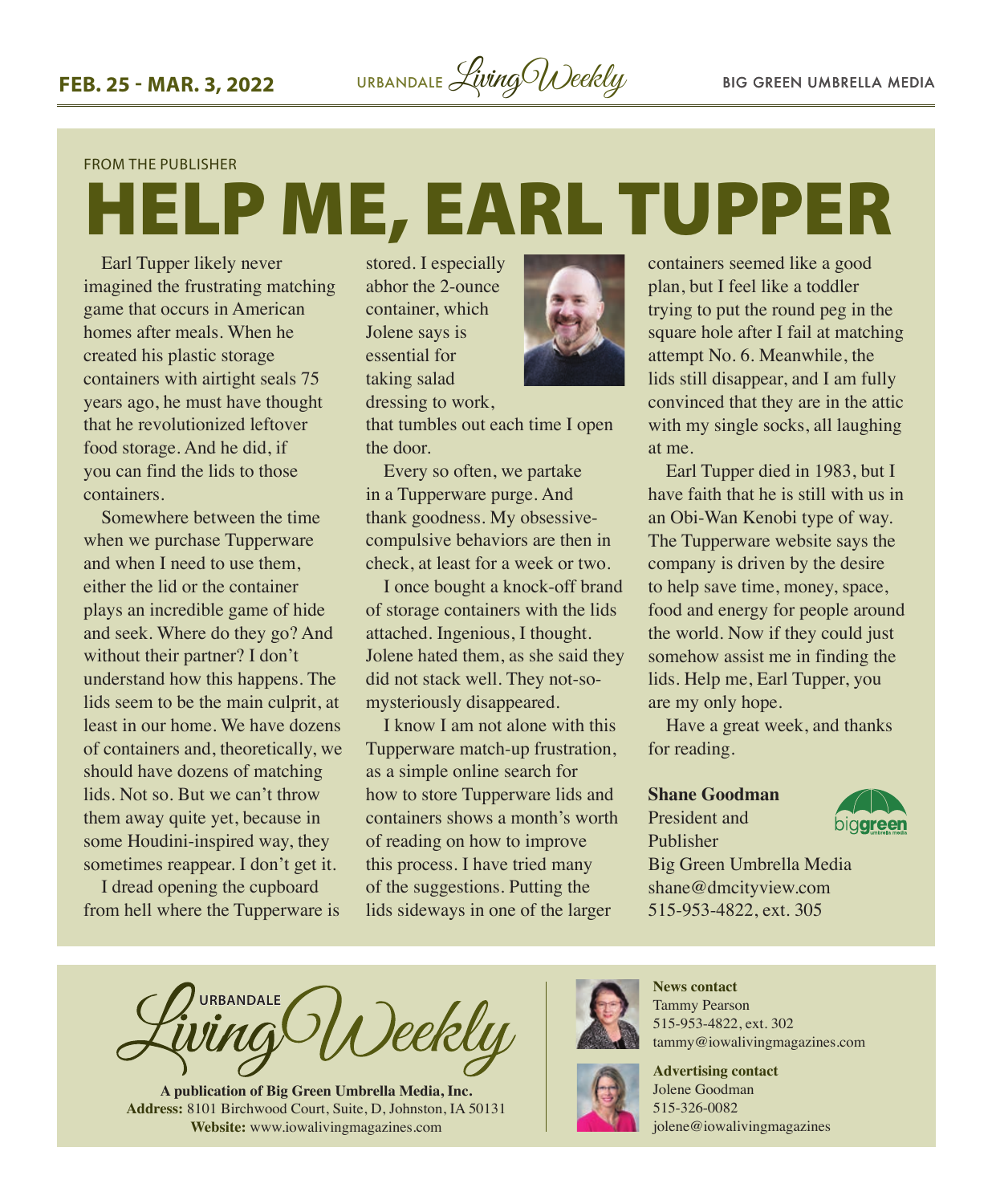

# JOIN BOOK WORMS, LED BY A NATURALIST

Join the Book Worms book club with Polk County Conservation Naturalist Heidi Anderson to discuss an environmentally themed book each month at the Urbandale Public Library. Registration is due the day before the event. Register online at [https://www.polkcountyiowa.gov/conservation/.](https://www.polkcountyiowa.gov/conservation/) This free book club is for ages 12 and older. The next meeting is March 31, 6:30 p.m. The topic is "Bicycling with Butterflies: My 10,201 Mile Journey Following the Monarch Migration" by Sara Dykman.  $\blacksquare$ 

# RENTAL RESERVATIONS

Do you have a family reunion, high school graduation, or even a wedding coming up? You can now make a rental reservation online for any of the City facilities. Urbandale has nine open air shelters located around town for rent. They are great economical places to host an outdoor party. To place reservations, visit [https://urbandale.activityreg.com/selectfacility\\_](https://urbandale.activityreg.com/selectfacility_t2.wcs?parks=28) [t2.wcs?parks=28](https://urbandale.activityreg.com/selectfacility_t2.wcs?parks=28). $\blacksquare$ 

# URBANDALE PUBLIC LIBRARY NEW BOOK CLUBS

In response to the feedback the library received from its community surveys, it will be offering the following monthly book clubs starting in February.

**• Book Chat** meets the first Wednesday at 1 p.m. to discuss what participants are randomly reading.

**• Double-Booked** has two sessions to choose from, on the second Tuesday at 6 p.m. and fourth Wednesday at 1 p.m. to discuss a literary fiction or nonfiction title.

**• Page Turners** meets the third Thursday at 6 p.m. to discuss a mystery/ thriller title.

View all programs by visiting [www.urbandalelibrary.org](http://www.urbandalelibrary.org) to find the online calendar and register or call 515-278-3945. Most events have limited space and require registration.  $\blacksquare$ 

#### **WE WILL RUN YOUR URBANDALE NEWS ITEMS FOR FREE.** Email your news by Wednesday at 5 p.m. to: [tammy@iowalivingmagazines.com](mailto:tammy@iowalivingmagazines.com) or call 515-953-4822, ext. 302

#### UHS SPORTS SCHEDULES

FRIDAY, MAR. 1 7 P.M. BOYS VARSITY BASKETBALL **SUBSTATE** TOURNAMENT @ INDIANOLA

TUESDAY, MAR. 1 7 P.M. BOYS VARSITY BASKETBALL **SUBSTATE** TOURNAMENT @ TBA



**ARE YOU PAYING TOO MUCH FOR A BAD WEBSITE?** We make professional websites simple. nareen www.biggreenwebdesign.com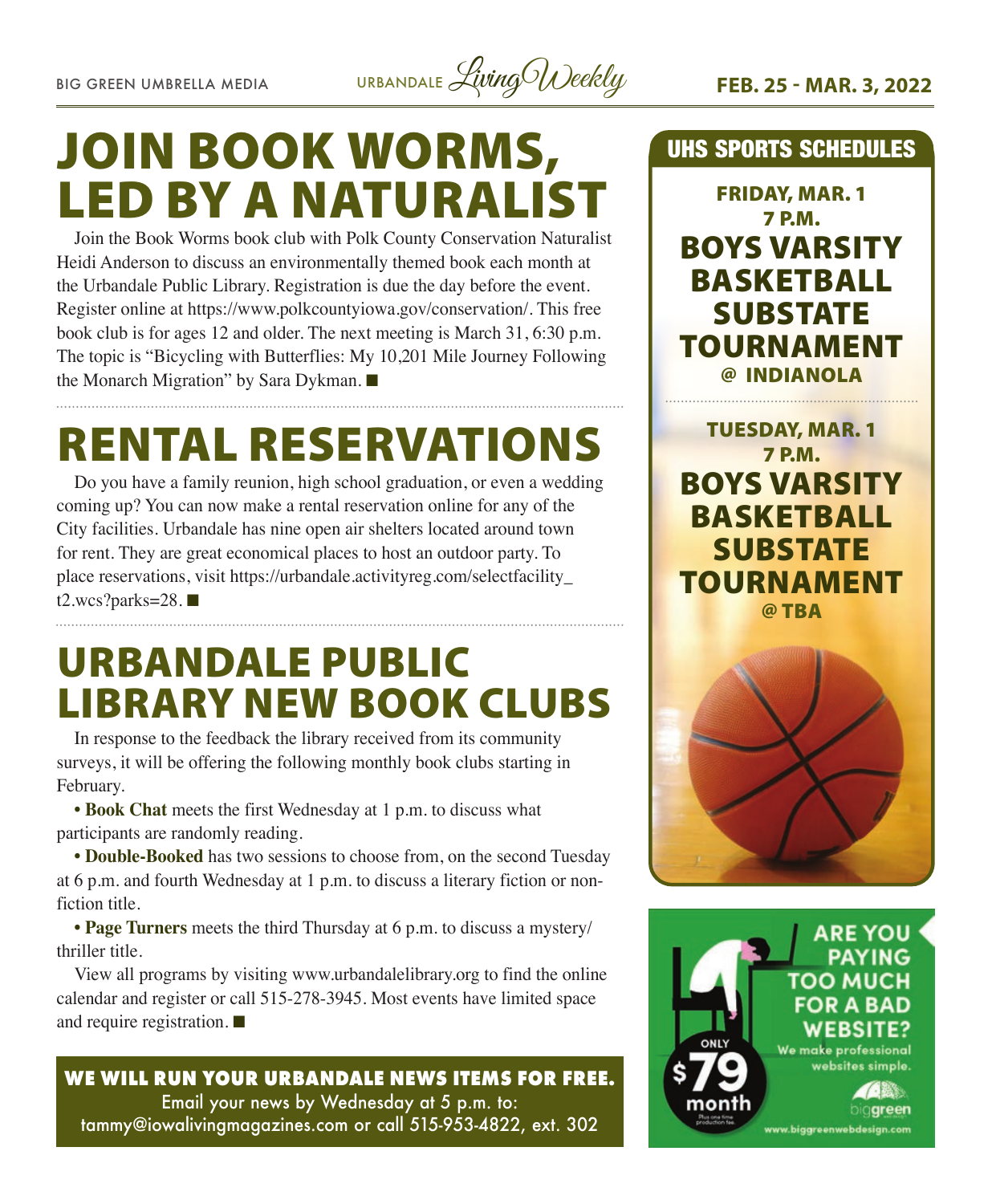

## TALK WITH OFFICIALS

Talk with Officials is a forum for the business community to connect with elected officials representing Urbandale at the State, County, City and School District. The events are open to the general public and held on the last Saturday of each respective month. The next event is Saturday, Feb. 26, 10:30 a.m. to noon. Registration is required. Check for updates on whether or not the event will be virtual.

Invited elected officials include: Urbandale Mayor Robert Andeweg, Sen. Brad Zaun (R), Rep. John Forbes (D), Rep. Eddie Andrews (R), Polk County Supervisor Robert Brownell (R) and Katherine Howsare, Urbandale School Board president.

For more information and registration, visit [http://www.](http://www.uniquelyurbandale.com) [uniquelyurbandale.](http://www.uniquelyurbandale.com) [com](http://www.uniquelyurbandale.com) or email Tiffany Menke, [tmenke@](mailto:tmenke@urbandalechamber.com) [urbandalechamber.](mailto:tmenke@urbandalechamber.com)  $com. \blacksquare$  $com. \blacksquare$ 

# FUNERAL NOTICE

*Funeral notices can be emailed to tammy@iowalivingmagazines.com and run for free.*

#### **JAMES P. KOHER**

James P. Koher, 53, died Feb. 9, 2022, at Kavanagh House Hospice in Des Moines. He graduated from Bishop Dwenger High School in Fort Wayne, Indiana, and attended Michigan University before graduating from Ball State University with a bachelor of science degree in actuarial science. He obtained his Fellow of Society of Actuaries (FSA) designation in 1999 and worked in the insurance industry throughout his



career. He most recently spent 13 years with Homesteaders Life in Des Moines, where he was executive vice president and chief actuary. He was also president and co-owner of Brighter Future Holdings, LLC, along with his wife, Chanda Koher.

A memorial gathering will be held from 3-5 p.m., Saturday, Feb. 26 at Iles Dunn's Chapel in Des Moines. $\blacksquare$ 

#### **DANIEL THOMPSON**

Daniel Thompson, 53, of Urbandale, died at Mercy Hospital in Des Moines on Tuesday, Feb. 15. He graduated from Valley High School in 1987 and later attended Arizona State University, where he received his bachelor's degree in communications.



He worked for various banks and mortgage companies in Phoenix after graduating college. He later started up his own mortgage company called Sunrise Loan Services.

Due to health issues related to his juvenile diabetes, he suffered renal failure in 2003 and, shortly after, suffered three strokes. This resulted in him having to learn the basics, like learning how to walk, eat, talk and think all over again. This was the start of his long journey with health issues, including more minor strokes. After 15 months of dialysis, he received his mother's kidney and later a pancreas from a donor in 2005.

He is survived by parents Sandy of Urbandale and Duane of Forest City, and other family and friends.  $\blacksquare$ 

#### **FERN J. DICKEY**

Fern J. Dickey, 97, of Urbandale, died Feb. 15, 2022, at the Urbandale Health Care Center. She graduated from Waukee High School in 1941. She married Lloyd on June 23, 1945. They made their home in Mitchellville before moving to Urbandale in 1957. Fern worked at Sears until she retired in 1984. Fern and Lloyd were married for 57 years before his passing.

She is survived by daughters Linda Keasey of Madrid, Sheryl Westbrook (Dan) of Altoona and son Dennis Dickey of Urbandale and other relatives and friends.

A full obituary is online at [www.ilesfuneralhomes.com](http://www.ilesfuneralhomes.com).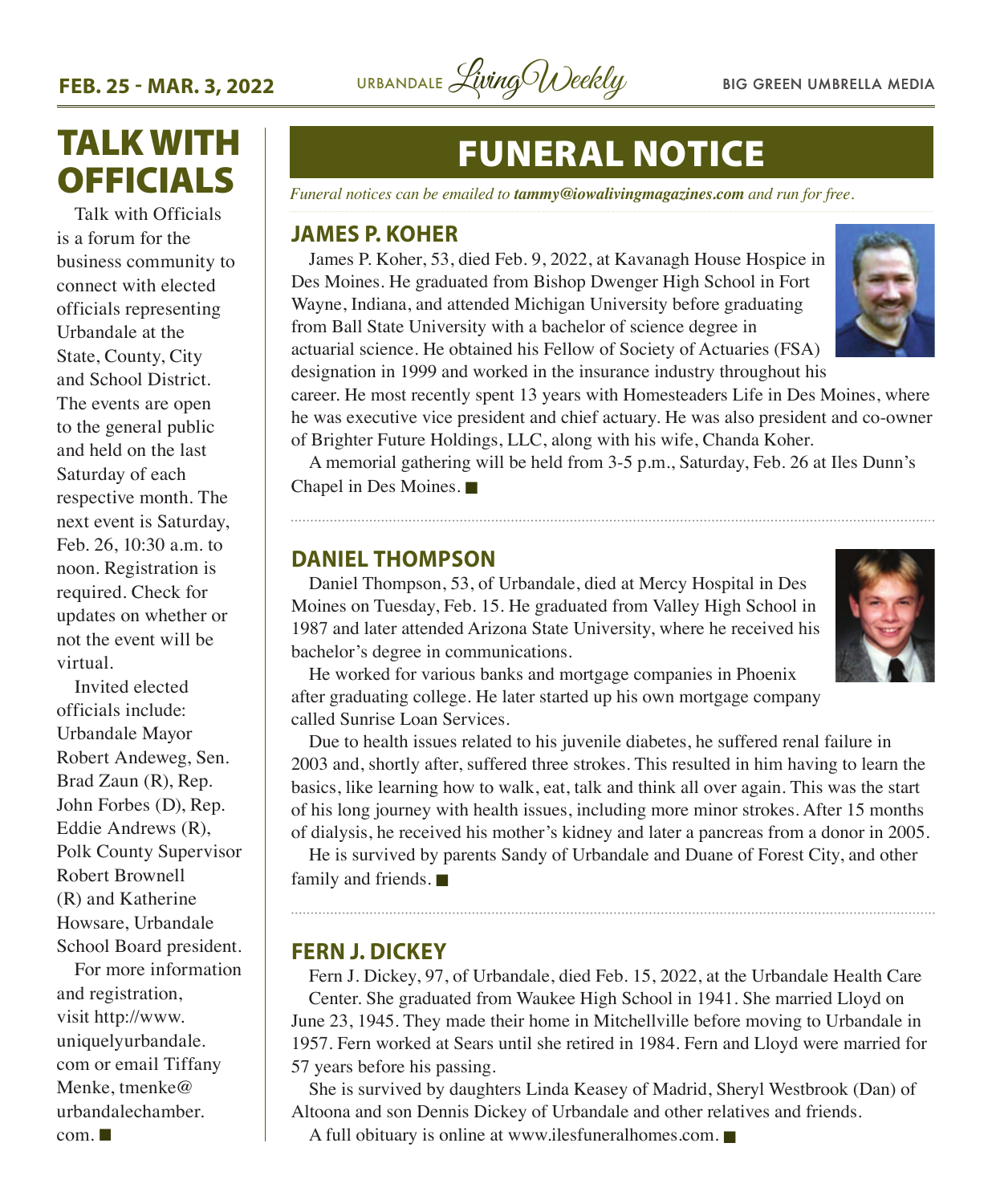

#### **EVENTS IN THE AREA EMAIL YOUR EVENT INFORMATION TO<br>TAMMY@IOWALIVINGMAGAZINES.COM**



All photos by Dave-Penney

#### 'SANAA YA SANAA'

#### **Feb. 26 Greater Des Moines Botanical Garden**

Gateway Dance Theatre is celebrating its 50th year and is presenting a special Black History program with guest of honor Simon Estes. Admission is free to "SANAA YA SANAA," Swahili for "Art in Art," but freewill donations will be welcomed. Masks required. Register for a free ticket and a raffle online https://docs. google.com/forms/d/e/1FAIpQLScfRVCih3R7L53d-- GmKRz3Q10rAS9FLikAEb5gl\_xg\_qCpHA/viewform.

#### 'LIVING AMERICAN COMPOSERS' **Sunday, March 6, 3-4 p.m.**

#### **Franklin Junior High, 4801 Franklin, Des Moines**

The Central Iowa Wind Ensemble will be performing its "Living American Composers" concert. The brilliance and legacy of a composer's musical output is often not fully realized until long after their death. This concert features stunning works by American composers who are alive, well and composing music for bands, orchestras and choirs. The works in this program represent the energy and "joie de vivre" of the American spirit that inspired these artists to write such amazing music. Those American composers include John Williams ("Jaws," eight of the "Star Wars" movies, "E.T." and the first three "Harry Potter" films), Michael Miller, Samuel R. Hazo, and Robert Jager (from 1962 to 1965 he was arranger/composer for the U.S. Navy Armed Forces School of Music).

Admission is free. Tickets are available at https:// www.ciwe.org/living-american/.

### 'BLACK WOMEN OF DISTINCTION' EXHIBIT

**Now through April 30 Reception: Sunday, March 20, 1-3 p.m. with artist talk at 2 p.m. Artisan Gallery 218, 218 Fifth St., Valley Junction**



The images of ten influential

women will be part of the Artisan Gallery 218 exhibit "Black Women of Distinction" celebrating Black History Month. "Amanda Gorman" is a new acrylic collage portrait and part of the exhibit. Artist Marybeth Heikes was inspired by the Black Lives Matter movement after the death of George Floyd to create her series. Electing the first black woman, Kamala Harris, as vice president also influenced Marybeth in her endeavor. Her concept was to create a series of portraits from acrylic collage, demonstrating the impact of these women.

#### THE DES MOINES ARTS FESTIVAL'S REVEAL

#### **Thursday, March 3, 5-8 p.m. Franklin Jr. High, 4801 Franklin Ave., Des Moines**

The Des Moines Arts Festival, presented by Nationwide, announced that REVEAL, presented by Foster Group, returns. This is the exclusive first look at the artists invited to the June Festival. The event raises awareness and funds to support arts education and artist professional development. The event includes, from 5-6:30 p.m., classes, activities, dinner and libations; and, from 6:30-8 p.m., the artist reveal. The event also features a 50/50 Raffle with one winner taking home 50% of the proceeds in Art Bucks to spend with the artist of their choice at the 25th Anniversary Des Moines Arts Festival, June 24 – 26. The remaining 50%, as well as other event proceeds, benefits the Festival's work in arts education and development.

Tickets for REVEAL are available online at www. desmoinesartfestival.org/reveal. ■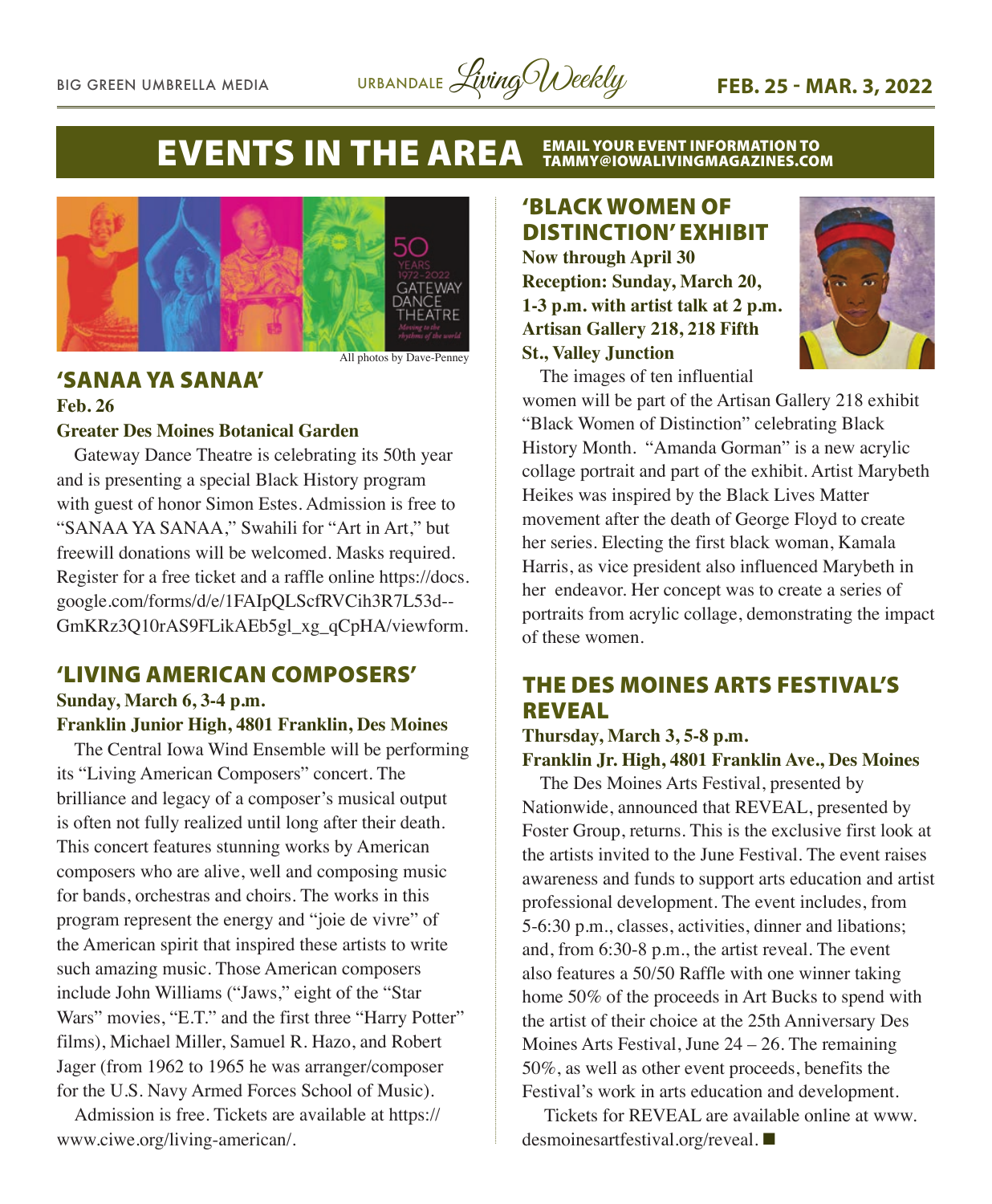

RECIPE

# DELICIOUSLY HEALTHY DISHES FROM SWEET TO SAVORY



*(Family Features)* Supplementing meals and snacks with powerful, versatile ingredients can take healthy eating from bland and boring to delicious and adventurous.

Take your breakfasts, appetizers, dinners and desserts to new heights while maintaining nutrition goals with naturally nutritious and surprisingly versatile California Prunes. Rich and smooth with an ability to enhance both sweet and savory flavors, they can expand your menu with nearly endless powerful pairing options.

One serving of 4-5 prunes packs a powerful punch of vitamins, minerals, antioxidants and fiber. Together, these nutrients form a web of vital functions that support overall health.

Whole, diced or pureed, the versatility of prunes allows you to enhance the flavor of recipes from morning to night in dishes like Citrus Breakfast Toast, which brings together vitamin B6 and copper from prunes and vitamin C from citrus to support a healthy immune system.

#### CITRUS BREAKFAST TOAST

**Prep time:** 13 minutes **Cook time:** 2 minutes **Servings:** 2

**Prune Puree:**  16 ounces pitted California Prunes 1/2 cup hot water

1 large citrus fruit, peels and piths removed with knife, sliced into rounds 1 1/2 tablespoons raw sugar 4 tablespoons sunflower butter 2 slices whole-grain sourdough bread, toasted to desired darkness 2 tablespoons prune puree 1 tablespoon sunflower seeds 2 California Prunes, finely diced

**To make prune puree:** In blender, pulse prunes and water to combine then blend until smooth, pourable consistency forms, scraping sides, if necessary. Store in airtight container up to 4 weeks.

**To make bruleed citrus wheels:** Place citrus wheels on baking sheet and divide sugar evenly among each piece. Using circular motion, pass flame of culinary torch repeatedly over sugar until it boils and turns lightly charred and amber.

**To build toast:** Spread 2 tablespoons sunflower butter on each piece of toast. Top each with 1 tablespoon prune puree spread evenly across sunflower butter. Sprinkle each evenly with sunflower seeds and diced prunes. Top each with half broiled citrus and serve.

**Alteration:** Use broiler set on high instead of culinary torch to caramelize sugar.

Find more recipe ideas at CaliforniaPrunes.org.  $\blacksquare$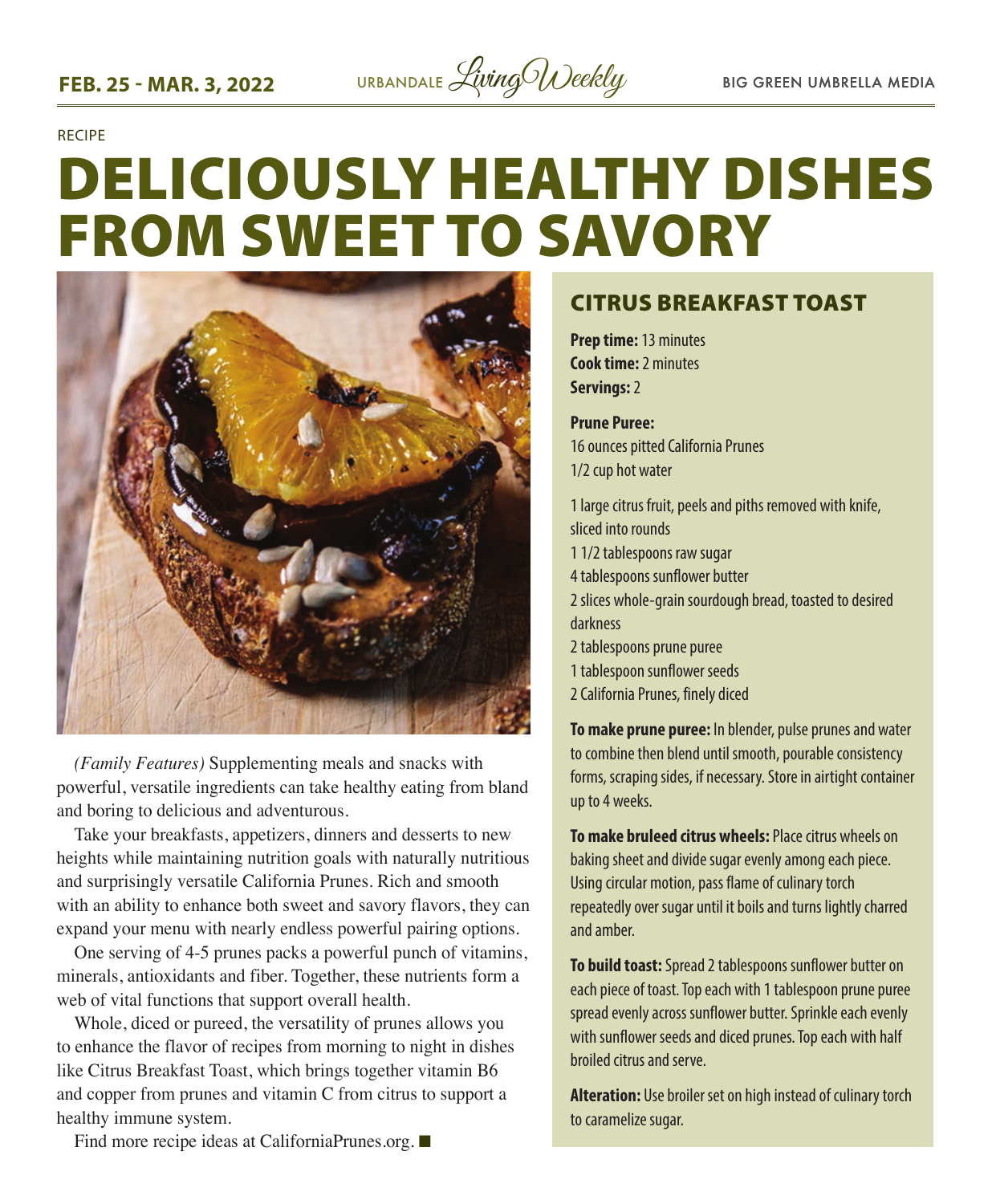BIG GREEN UMBRELLA MEDIA URBANDALE *Living Weekly* FEB. 25 - MAR. 3, 2022

### FILM REVIEWS **By Michael C. Woody**

#### 'THE TENDER BAR'

George Clooney directs and Ben Affleck stars as an uncle keeping a close eye on his sister's adolescent son. A small, charming film about a dysfunctional family full of love and a heaping dose of crazy.

**Grade: B+**

#### 'TICK TICK BOOM!'

This is one of my big surprises of the year. Andrew Garfield plays Jonathan Larson, a struggling playwright trying to launch his first play on Broadway, or off Broadway, or in the back room of a store. He just wants to succeed. Garfield should get an Oscar nomination. The film is charming and packs quite the emotional punch!

**Grade: A**

#### 'THE TRAGEDY OF MACBETH'

I will admit that a black-and-white movie written by the Bard, starring Denzel Washington and Frances McDormand, directed by one of the Coen brothers (and McDormand's husband Joel) had my attention. Unfortunately, not for long. The movie looks great, the actors are excellent, the photography is stunning, and the Shakespearian dialect is near perfect… maybe too perfect. I was an English major, and I still struggled to understand what was going on and what was being said. But the movie looks great.

**Grade: C+**

#### 'THE UNFORGIVABLE'

Sandra Bullock plays a woman released from prison for a heinous crime that she was involved with many years previously in which a police officer lost his life. No one seems to be particularly happy to see her out of prison. Not what you expect from Bullock, but she carries it well.

**Grade: B**

*Michael C. Woody has been reviewing movies on radio and television since 1986 and can be heard talking movies every Wednesday afternoon at 2:30 p.m. on KXn0 106.3 with Keith Murphy and Andy Fales. You can also follow him on Twitter at MrMovieDSM.* 





'THE TENDER BAR'



'TICK TICK BOOM!'



'THE TRAGEDY OF MACBETH'



'THE UNFORGIVABLE'